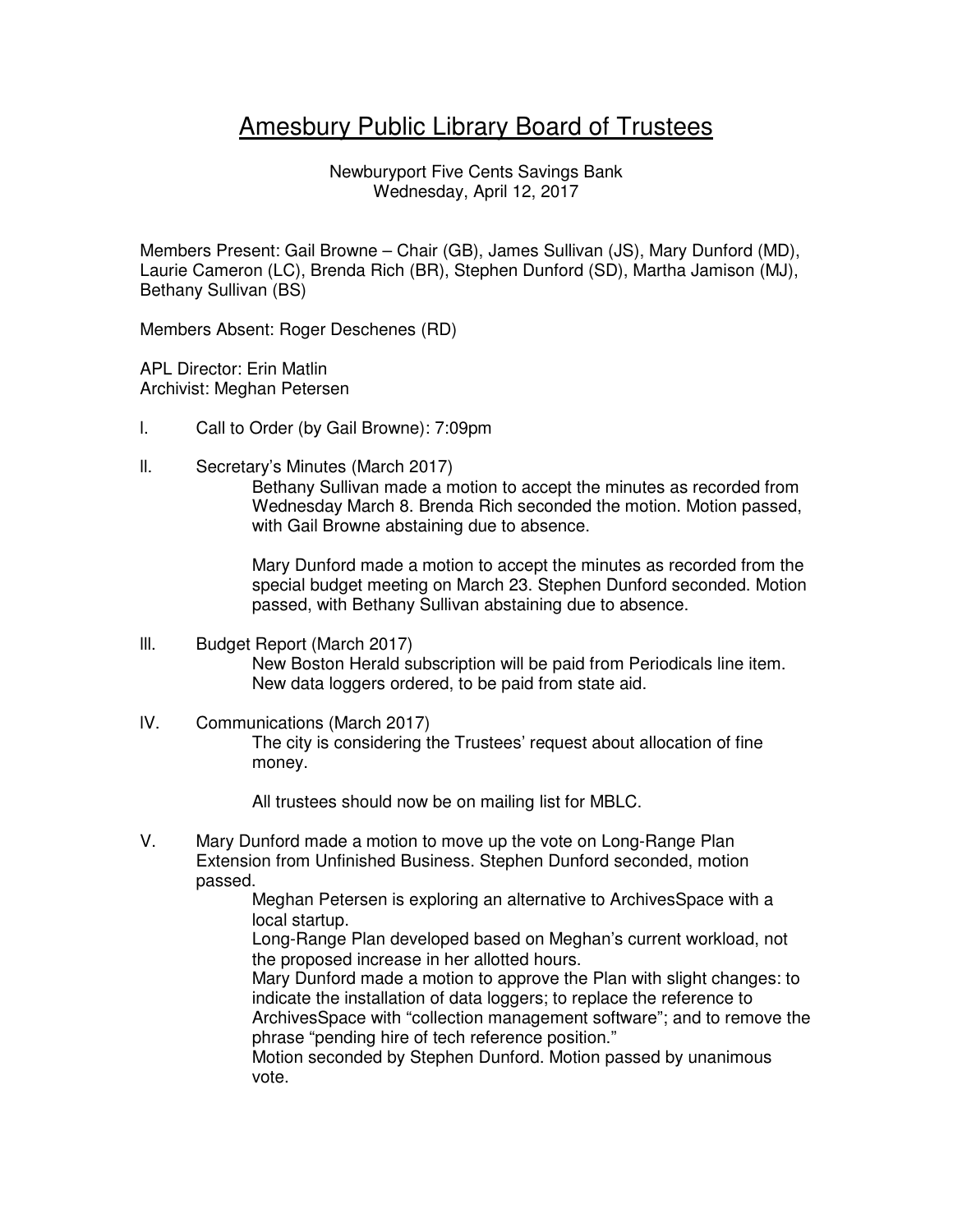VI. Director's Report

Still have empty IT reference position. Two page positions are also open. Kim has posted, has received 8 applications. Deadline is Friday (April 14).

Director is planning to order new rugs for entrances and working on getting new AC units purchased/installed.

Margie Walker and Meghan Petersen are working on plans for the city's 350<sup>th</sup> anniversary. Tentative plan for the library: to explore old menus from past local restaurant.

Community-wide read for May is "The Muralist."

VlI. Committee Reports

A. Finance. Minutes from special meeting 3/23 have been approved.

- Vll. Unfinished Business
	- A. Update on Job Vacancies: as noted above.
	- B. New ILS: on track for implementation, going live May 18. The system will be down three days prior, cataloging will be down one week prior. All MVLC libraries are undergoing transition at the same time.

1. New system will have option to pay fines by credit card, online only. Refer to consortium-wide MVLC policy (attached).

- 2. Trainings
- C. Lost item funds: to remain as Unfinished Business.
- D. Long-Range Plan Extension: see above.
- E. FY18 Budget: GB, MD, EM defended the budget to the Mayor, with CFO in attendance. DPW might be in line for more funding, so the Trustees' maintenance request is unlikely to be funded. Meghan Petersen's hours and request for new line item for programming were discussed with the mayor.
- F. For Prom on May 12, library will close at 3pm.
- Vlll. New Business
	- A. Overdrive: Because the library has outstanding money in State Aid, a contribution would help boost the MVLC collection. Stephen Dunford made a motion to table the discussion to next meeting to leave time for fact-finding: Erin to look at who uses the service, and circulation figures. Laurie Cameron seconded the motion. Motion passed unanimously.
	- B. Change in bathrooms: Staff expressed a desire to designate the two downstairs bathrooms at the library as unisex bathrooms. Brenda Rich made a motion to change the two downstairs bathrooms to be gender-neutral. Bethany Sullivan seconded the motion. Motion passed unanimously.
	- C. May 18 closed for Staff Training Day
- lX. Other

Ordering rugs, with logo. Cost for two: \$1551.62. To be paid with State Aid. Stephen Dunford made a motion to table the discussion until we have more information on warranties, etc. Bethany Sullivan seconded the motion. Motion passed.